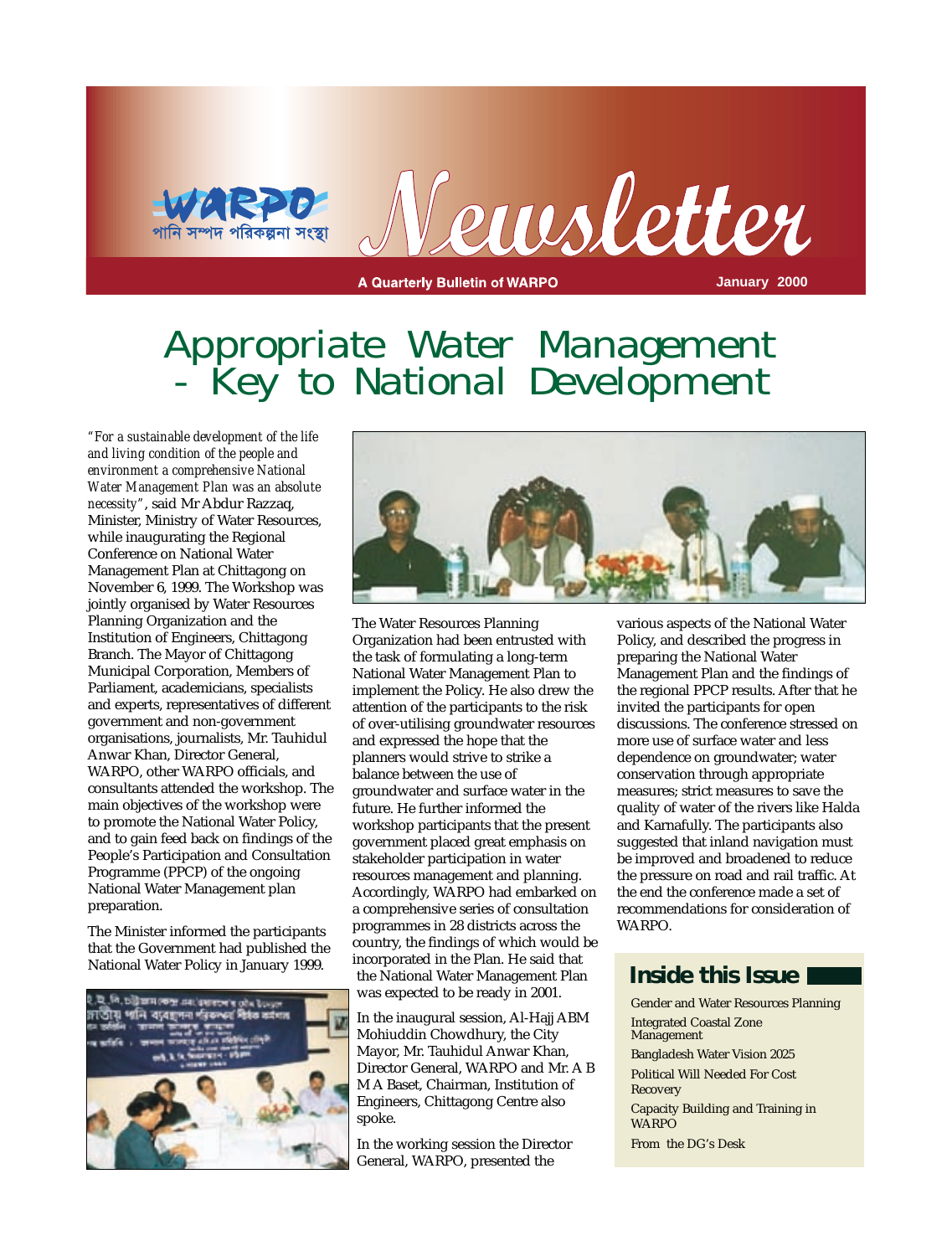### Gender and Water Resources Planning

The National Water Policy, published in January 1999, has set out the framework for water resource planning and management for the future. The National Water Management Plan will propose the implementation strategy. One of The National Water Policy aims is:

*"to ensure the availability of water to all elements of society (including the poor and the underprivileged) and to take into account the particular needs of women and children".*

This is a crucial point. Women in both rural and urban areas are the custodians of family health, nutrition and welfare as well as managers of domestic water supply and sanitation. Providing greater access to fresh water supply in rural areas will be expected to have a salutary effect on women's health and welfare, as well as a profound social and economic impact on the nation's human resource capability.

The Policy also defines a pro-active agenda for women to contribute to improved management and sustainability of water resources:

*"to bring institutional changes that will help decentralise the management of water resources and enhance the role of women in water management".*

This is a progressive and enlightened approach to water management that creates an impetus for women to take up a more direct role in the future. The Policy suggests women should become more involved in O&M as well as cost recovery because of their special skills and interests in resource management.

#### **Gender impacts in water resource planning: reports from the field**

Drawing from experience of projects such as the Khulna Jessore Rehabilitation Project and the Compartmentalisation Pilot Project (CPP) (FAP 20 1991-1999), water resource planners are becoming much more aware that women are cognisant of water resource issues and should be much more involved in planning water resource projects and their impacts.

The CPP project in particular tried to develop a strong gender component throughout the duration of the project. According to their assessment, women's perspectives on water resource projects, like men's, are influenced by personal interest, income level, age, livelihood, class and ethnicity and as a result, may not be homogeneous. In CPP, for example, during the Needs Assessment, women who worked as wage labourers and who had only smallholdings (less than .05 ha of land) opted for employment generating activities like construction of roads, bridges and culverts in the project. Women from larger farm holding households gave priority to improved drainage through khal excavation.

Amongst traditional fisher folk, the depletion of flood plain fisheries in the region and the gradual impoverishment of small fishing households resulted in the need for the women from these households to take up work as domestic help in return for subsistence. As they are unskilled and poorly educated, their chances of gainful employment are slim. Landless women, on the other hand, benefited from the savings facility offered by the Embankment Maintenance Groups and could buy and lease land from the proceeds in some, but not in all cases. Wage labour opportunities for women did not increase as a result of the project though they might have been expected to do so.

The CPP project assessors concluded that women should not only be seen as potential beneficiaries of a project, but also be regarded as agents of change in the process of participatory planning, design, and O&M. For

effective development of communities, women, as well as men, will need to have more say in affairs of public water management and water resources control as well as increased access to agricultural information, inputs and resources.

The National Water Policy has set the scene for women to be involved both in managing water and in organising use of resources:

*"An enabling environment will be created for women to play a key role in local community organisations for management of water resources."*

As the social and entrepreneurial climate becomes more favourable for women to become involved in economic activities, more and more women will be keen to exploit their understanding of agriculture and animal husbandry, in horticulture, seedling plantations, livestock projects and culture fisheries. They will need access to technical expertise, inputs and potable water.

This multi-disciplinary approach to water resource planning is endorsed by the National Water Policy:

It is the policy of the Government to ensure that *"water resource projects, as far as possible, are developed as multipurpose projects with an integrated multi-disciplinary approach from planning to implementation to monitoring".* 

Women are particularly able to contribute to this process as they are involved in multi-sectoral activities and resource management on a daily basis. They should be encouraged to do so. The National Water Policy provides them with this mandate. We hope that both men and women shall become major partners in future project planning in the water sector.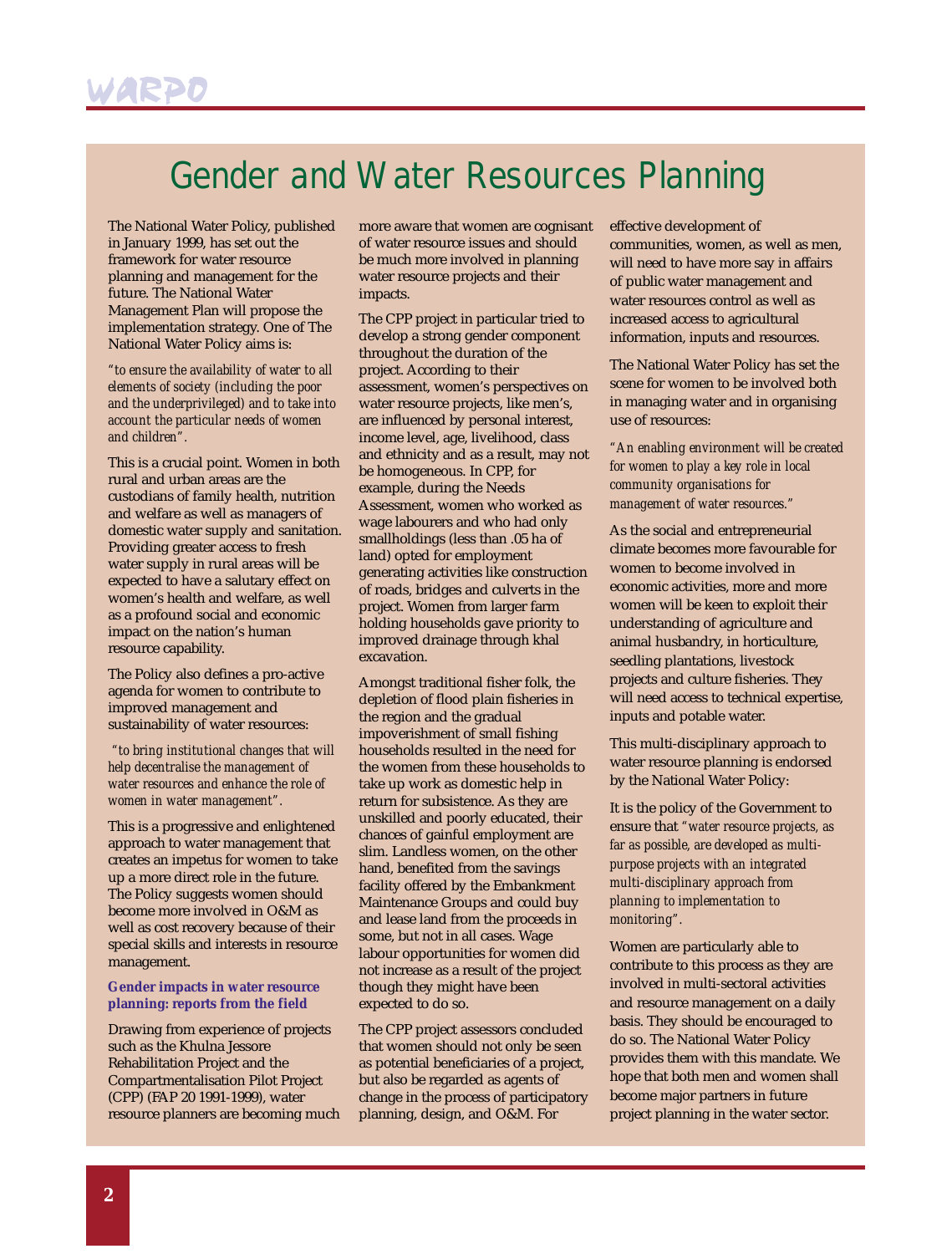## **Integrated Coastal Zone Management**

The coastal zone of Bangladesh extends across the greater districts of Chittagong, Noakhali, Barisal and Khulna. This area is particularly vulnerable to cyclonic storms emerging from the Bay of Bengal, causing loss of lives and often severe damage to property and creating a major hindrance to the socio-economic development of the coastal area. These natural hazards are beyond human control but their impacts can be greatly reduced by taking appropriate mitigative measures. Although over US\$ 0.75 billion has been spent in the past, lack of coordination and plans with too narrow a focus have meant the expected benefits have not been realised.



The concept of "Integrated Coastal Zone Management" (ICZM) has come to the fore in a number of countries. ICZM may be defined as a way of utilising natural resources in a sustainable way to the benefit of all with the help of the latest information technology, planning process and resources management technology. The Government has recognised the importance of ICZM to Bangladesh and recently, following a review of practices elsewhere, has drawn up a policy statement on the subject. This statement has been much praised, and gained the full support of the development partners. The role of Dr ATM Shamsul Huda, Secretary, Ministry of Water Resources, in formulating the policy note deserves special mention. The Government has already taken steps to prepare a Development Programme for the coastal zone based on these principles.

The strategic objectives of the ICZM Plan are to alleviate rural poverty and improve rural livelihoods in the coastal zone by reducing vulnerability to natural hazards, supporting responsible and sustainable resource use, developing unrealised resource potential, adapting to climate change, and mitigating against environmental / resource degradation. The immediate objectives of the Plan are to:

- ❑ Reduce the risk of life and loss of damage to property due to storm surge caused by cyclone
- ❑ Improve the management of natural resources in the coastal zone

The ICZM Plan will be undertaken under the Ministry of Water Resources, who have appointed WARPO as the lead agency. Activities will include elaboration of policy, strategic planning, programme development followed by implementation. The Minister for Water Resources will chair a high-level Inter-Ministerial Steering Committee (SC), to coordinate inter-ministerial activities. SC will set the policy and agree on the strategy for ICZM plan preparation. SC will be assisted by a Technical Committee (TC) consisting of all relevant Heads of Departments, representative of Universities, NGOs and Civil Societies. The TC will be headed by the Secretary of MoWR.

Formulation of the preparatory phase of the Plan of ICZM will be undertaken over a 3-year period by a small but highly professional Project Development Office (PDO) located at WARPO, reporting to the TC and SC. The PDO will be responsible for:

- ❑ Development of an Integrated Coastal Resource Data Base (ICRDB) to be used for natural resources, environmental, social assessment and planning. The work will be done by EGIS under PHRD grant and PDO will monitor the activities.
- ❑ A Participatory Stakeholder Participation Process at local, community, regional and national level to ensure that integrated coastal management and priority project interventions are based on the need of local communities and institutions.
- ❑ Preparation of ICZM Plan comprising, policy formulation, strategic planning and programme development (identifying, formulation and apprising activities, studies and projects which will constitute building blocks for ICZM preparation)

This ICZM Plan will be the framework within which future activities and projects in the coastal zone will be developed and implemented. Funds for the preparatory work will be from GoB, the Government of Japan through a PHRD Grant monitored by World Bank and from the Netherlands Government.

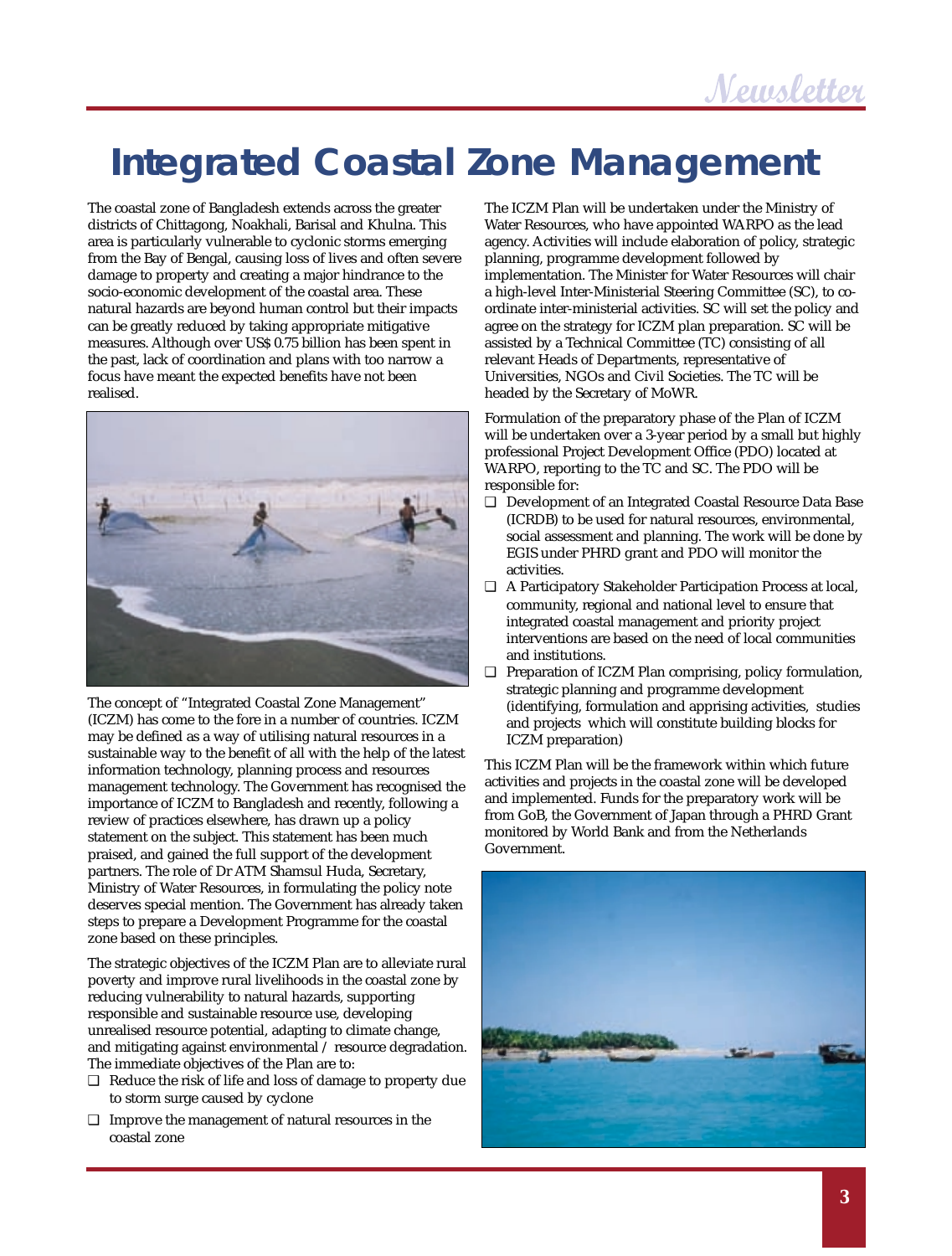## BANGLADESH WATER VISION 2025

**Qazi Kholiquzzaman Ahmad** Chairman, Bangladesh Unnayan Parishad (BUP)

#### **Bangladesh Water Regime - A Reality Check**

Bangladesh is richly endowed with water resources on an annual basis. But the country faces serious problems as the water availability is characterized by wide seasonal variability - too much water during the monsoon and too little in the dry season. There is also the spatial variability to contend with. Drainage congestion caused by unplanned construction of roads and flood control structures is another major problem that contributes to flooding. A major difficulty also arises because the country is the lowest riparian in the Ganges-Brahmaputra-Meghna (GBM) region and over 92 per cent of its annual run-off enters the country from outside its borders. The resulting uncertainties about the quantum of water have serious implications for water management in Bangladesh. There is a further complication as the country is mostly flat and the storage possibility in the country is virtually non-existent. Siltation of river beds caused by silts carried by rivers from upstream countries accelerates the occurrence and accentuates the intensity of floods; and flow reduction due to upstream abstractions is a major cause of water shortages in the dry season. Any moderation (during the monsoon) or enhancement (in the dry season) of the quantum of surface water, therefore, depends on interventions in the upper riparians and hence on regional cooperation.

With the population increasing and the economic activity expanding, Bangladesh faces serious shortages of water during the dry season. For domestic water supplies in particular, mainly in large urban centres, the shortage is a year-round phenomenon. And, in so far as major floods are concerned, ever increasing numbers of people face the devastating consequences. Although the people of Bangladesh are known for their resilience in the face of natural hazards, the coping capacities of people at large are extremely limited, given that about half the population of the country is poor on a head count basis (i.e. calorie intake being less than 2122 kcal) and the proportion increases substantially if a basic needs approach is adopted. Widespread suffering is, therefore, caused by a natural hazard like a major flood. The pursuit of development projects is also adversely affected as resources need to be diverted to the mitigation, rehabilitation and reconstruction efforts following such a flood. In addition, certain parts of the country also suffer from drought or drought-like conditions, adversely impacting on agriculture and other economic activities.

Water planning efforts in Bangladesh date back to the 1960s; several major water planning exercises have since been carried out. The latest in the series is the underimplementation national water management plan exercise to be completed in 2001, being carried out under the auspices of the Water Resources Planning Organization (WARPO). But until early 1999, there was no National Water Policy so that all previous planning exercises were

carried out without a unifying set of principles and guidelines to refer to. However, lots of useful information and data were generated through those studies, which can be profitably used as background material for current and future water planning and management exercises. The National Water Policy adopted in early 1999 provides the framework for planning exercises to be coherently and purposefully carried out, taking into account the relevant realities, dynamics, and linkages.

While in the past the focus of water planning was mainly on irrigation and flood control, currently various other uses of water and flood management (rather than flood control) are also being rightly emphasized. The various water using sectors include domestic uses in both rural and urban areas, agriculture, industry, fishery, navigation, environment, and hydro-power.

#### **The Approach to Water Management Underlying the Vision Exercise**

Various supply and demand aspects have been indicated above. With these factors kept in view, a water vision will have to do with the availability of water and matching the need for it seasonally and spatially as well as sector-wise. Flood management during the monsoon and enhancement of flows during the dry season are key concerns in this context. As noted earlier, the demand for water will increase in the future; its implications would mostly relate to the dry season. Currently, water availability in the critical month of March is substantially short of the demand and an estimate (see 1991 Water Management Plan) projects the shortage at 880 million cubic meters in 2018, which may be larger in 2025 if computed on the same basis. However, the actual need in 2018 or 2025 can be significantly less than this projected demand if water demand management is improved through such practices as conservation, water-use efficiency, and recycling.

A holistic and integrated approach to water management is needed in order that all relevant aspects on both supply and demand sides and their critical relationships can be addressed in a manner that would ensure the best possible utilization of the waters available and maximize the benefits for all concerned. All stakeholders on both user and management sides need to be appropriately involved in water management. Special needs of such groups as women and youth should be given due attention. Mechanisms should be developed for resolving conflicts between different water-using sectors and groups, between different agencies involved in water planning and management, and between users and planners/managers. The National Water Policy provides the guidelines for developing such a holistic approach. However, it is necessary that appropriate institutions be developed with their mandates, linkages, and coordination mechanisms clearly defined. Efficiency, transparency and accountability need to be established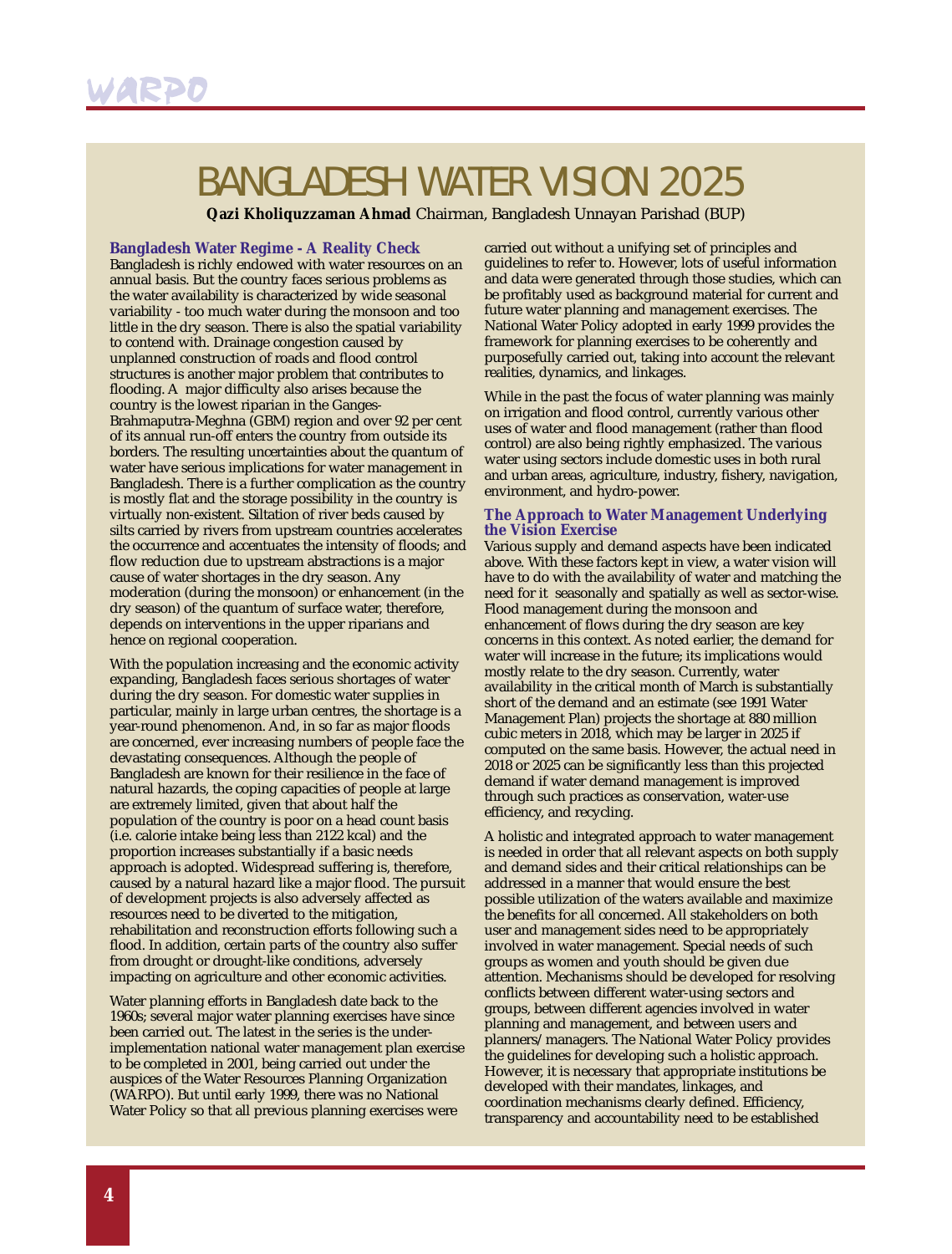### Newsletter

throughout the management system; and efficient utilization by all water users must be ensured. In this context, a regulatory system needs to be put in place defining water rights and responsibilities of different water users concerning, for example, access, use efficiency, and pollution control. Pricing mechanisms may also be appropriately used to regulate access to water both to encourage water-use efficiency and to raise funds to meet the costs of projects.

#### **The Nature of the Underlying Scenario**

A vision is of course a dream. One can therefore envision that all the water sector and related problems, be they on the supply side or on the demand side or in management, will be resolved by 2025, generating a cohesive, sustainable water regime consistent with high levels of equitably distributed socio-economic performance in the country. This is an optimistic scenario. Alternatively, the vision may be related to a pessimistic scenario, implying that the problems will not only persist but may compound, with crises of one kind or another plaguing the water sector. There will, as a consequence, be severe, adverse impacts on the economy and the society. The optimistic scenario obviously is not realizable while the pessimistic scenario is not acceptable. Therefore, the vision may be construed in terms of a plausible scenario. With sustainable human development as the overriding goal, the forging of a sustainable water regime could be achieved through appropriate action with respect to various forces operating on supply, demand, and management of water resources.

#### **Vision Drivers**

The forces or elements which would influence the conditions towards achieving the water vision goals are called water vision "drivers". Improvement in the conditions would imply such developments as improved and assured water supplies, reduced flood vulnerability, improved demand management, improved equity in the access of various socio-economic groups to water, better distribution of water among various water-using sectors/users, improved ability of the people to face flood hazards and use water more profitably, improved governance and institutional framework for more effective water planning and management, and effective regional cooperation. There are many drivers. For convenience, these may be grouped under the following categories: demography, economy, societal ability and well-being, technology, ecological harmony, governance and institutional capacity, and regional cooperation.

The elements or drivers to focus on under different categories would include: size of population (water user), density of population, and rural and urban migration **under demography**; patterns of development, per capita income, poverty ratio, economic growth rate, and savings and investment ratios **under economy**; social equity, access to employment (particularly of the poor and disadvantaged), literacy rate, status of women's involvement in water management, and access to health care and sanitary facilities, and access to piped water **under societal ability and well-being**; access to

appropriate technology for efficient harnessing, distribution and use of water in various sectors, water and sewage treatment, effluent management, land reclamation and settlement, and disaster preparedness and warning **under technology**; water quality, drainage, salinity intrusion, flood and drought vulnerability, channel maintenance, bio-diversity, forest cover, land degradation, and air pollution **under ecological harmony**; political commitment, public awareness, public-private partnership, institutional framework, legal provisions, regulatory mechanism, involvement of local government bodies, and efficiency in decision-making — all concerning water management - **under governance and institutional capacity**; and regional cooperation in harnessing and managing water resources of common rivers, particularly in flood forecasting, warning, and management **under regional cooperation**.

The drivers listed above under any category are certainly not exhaustive. But these constitute an important set to focus on. As to goal setting concerning the drivers, some examples relating to a sustainable water regime by 2025 are as follows: population size to be contained to about 176 million, thereby containing the demand for water; per capita income to be raised to US\$ 1200, thereby raising the ability of the people to face flood hazards and to use water more efficiently; access to health and sanitary facilities to be available to 100 per cent of the population, thereby improving their well-being; women's status to be equal to that of men in general and in the context of water use and management in particular; a high level of water and sewage treatment to be ensured; flood vulnerability to be reduced to a low level; an efficient institutional framework for water management including appropriate local government involvement to be put in place; and an effective regional cooperation in flood forecasting and warning to be fostered. These are some examples of goals that may be set concerning specific drivers in the context of a sustainable water regime by 2025. Regarding goal setting for other drivers listed in the preceding paragraph, one may consult the reference listed as no. 1 below.

#### **The Envisioned Water Regime 2025**

The various drivers belonging to different categories may evolve in one fashion or another and interact in different ways and in different combinations and the consequences depend on the way they evolve and the manner in which they interact. In order to achieve the vision goals, a framework for action in terms of policies and programmes needs to be designed and implemented to appropriately influence the developments concerning various individual drivers and their interactions. The instruments to be used in this context for a particular driver would depend on its current situation, the goal set in respect of it, and the best possible strategy that can be constructed for achieving that goal. Obviously, the strategy with respect to a particular driver needs to be derived from holistic considerations involving its linkages with other elements within the category and outside. And the overall framework for action embodying all the driver-specific strategies is expected to lead to a

*Cont. on page 6*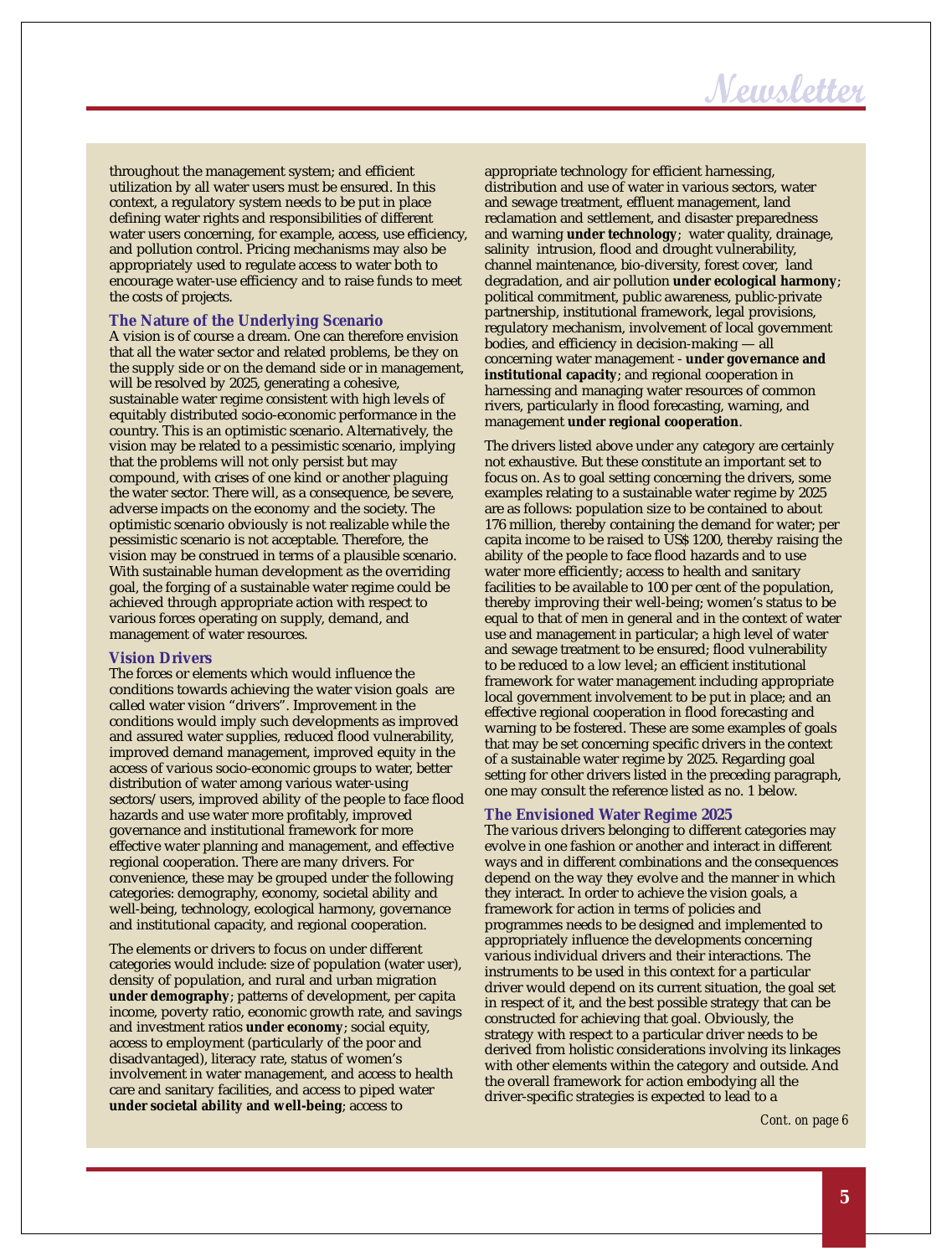### **Political Will needed for Cost Recovery**

Economics is one of the key disciplines involved in the formulation of the NWMP. A joint team of WARPO and NWMP consultants' staff has been carrying out a wide range of economic studies to provide the data and analyses required for the production of a sound Plan.

An early task was to establish the macro-economic framework setting for the NWMP. Driving forces and key macro-economic factors that will influence the planning include future population and economic growth, industrial expansion, foodgrain demand and the rate of urbanisation. Based on data from the Bangladesh Bureau of Statistics (BBS), the Planning Commission, the World Bank and other sources, projections have been made of these key parameters up to 2050.

By that time Bangladesh's population growth rate, which has been falling for some time, is projected to be down to about 1.1% per annum. Another positive factor for the country's future is that the average annual foodgrain demand per head is expected to rise very little above the present level of around 200 kg. An economic growth rate of 5.5 - 6.0% was assumed, similar to that achieved in recent years, but with the possibility of acceleration to 7 - 8% later in the Plan period.

Urbanisation is a major driving force in the country's economy. NWMP forecasts are that the urban population percentage will almost double over the next 25 years to 40% of the national total. This will relieve pressure on the countryside but will greatly increase the demand for urban infrastructure and services, including water supply and sanitation.

One of the most interesting tasks undertaken by the NWMP economists so far has been the evaluation of the economic performance of a wide selection of existing water sector projects, as part of a multi-disciplinary NWMP team. First-hand evaluations were carried out of 22 projects in the fields of rural and urban flood control and drainage (FCD), irrigation, flood proofing and disaster preparedness, and experience in the water supply and sanitation, fisheries and inland water transport sectors was reviewed. Interesting findings included the high cost-effectiveness of urban FCD and structural flood proofing (raising the plinth levels of houses etc), which have not previously received much attention from economists. Economic conversion factors and economic input and output prices developed for the NWMP were applied in these analyses.

Poor cost recovery is recognised to be

one of the most serious problems facing Bangladesh's public sector, and the water sector is no exception. In a recent NWMP Topic Paper (TP9), a wide range of options to improve the situation has been examined, along with potential economic and regulatory instruments to improve water abstraction management and environmental management and pollution control. Crucial requirements for progress in these fields include strong political will, a sound legal and institutional framework and awarenessraising amongst both the direct stakeholders and the population at large.

After completing the assessment of technical, institutional and other options for possible inclusion in the Plan, the NWMP team will move into the strategy formulation stage. Comparison and selection of alternative strategies and interventions (options) is one of the main tasks involved. Here a major role for the economists is to help develop an appropriate Multi-Criteria Assessment (MCA) framework for the analysis of alternatives and then to define the economic and financial criteria to be applied. The MCA framework set out in the FPCO 1992 Guidelines for Project Assessment provides a starting point, but this needs considerable amplification to meet the needs of the NWMP.

### **Bangladesh Water Vision 2025**

#### *Cont. from page 5*

sustainable water regime by 2025. That is, by 2025, Bangladesh's water regime will be characterized by a high degree of efficiency and equity in the development and management of the country's water resources, contributing to such national goals as accelerated and equitable economic development and social progress, the development of the capabilities of all citizens of the country and uplifting of their living conditions, and maintaining ecological and environmental harmony. Towards realization of this vision, there will need to be a strong political commitment to it underpinned by a broad-based national consensus, and commensurate mobilization of financial and human resources in its favour.

#### *References*

- *1. Ahmad, Q K et al., "Bangladesh Water Vision 2025", Bangladesh Water Partnership (BWP), Dhaka, July 1999.*
- *2. "A Framework for Sustainable Development of the GBM Region", a draft document presented to the International Conference on A Framework for Sustainable Development of the Ganges-Brahmaputra-Meghna (GBM) Region, jointly organized by International Water Resources Association (IWRA), Third World Centre for Water Management, and Bangladesh Unnayan Parishad (BUP), held in Dhaka, 4-5 December 1999.*

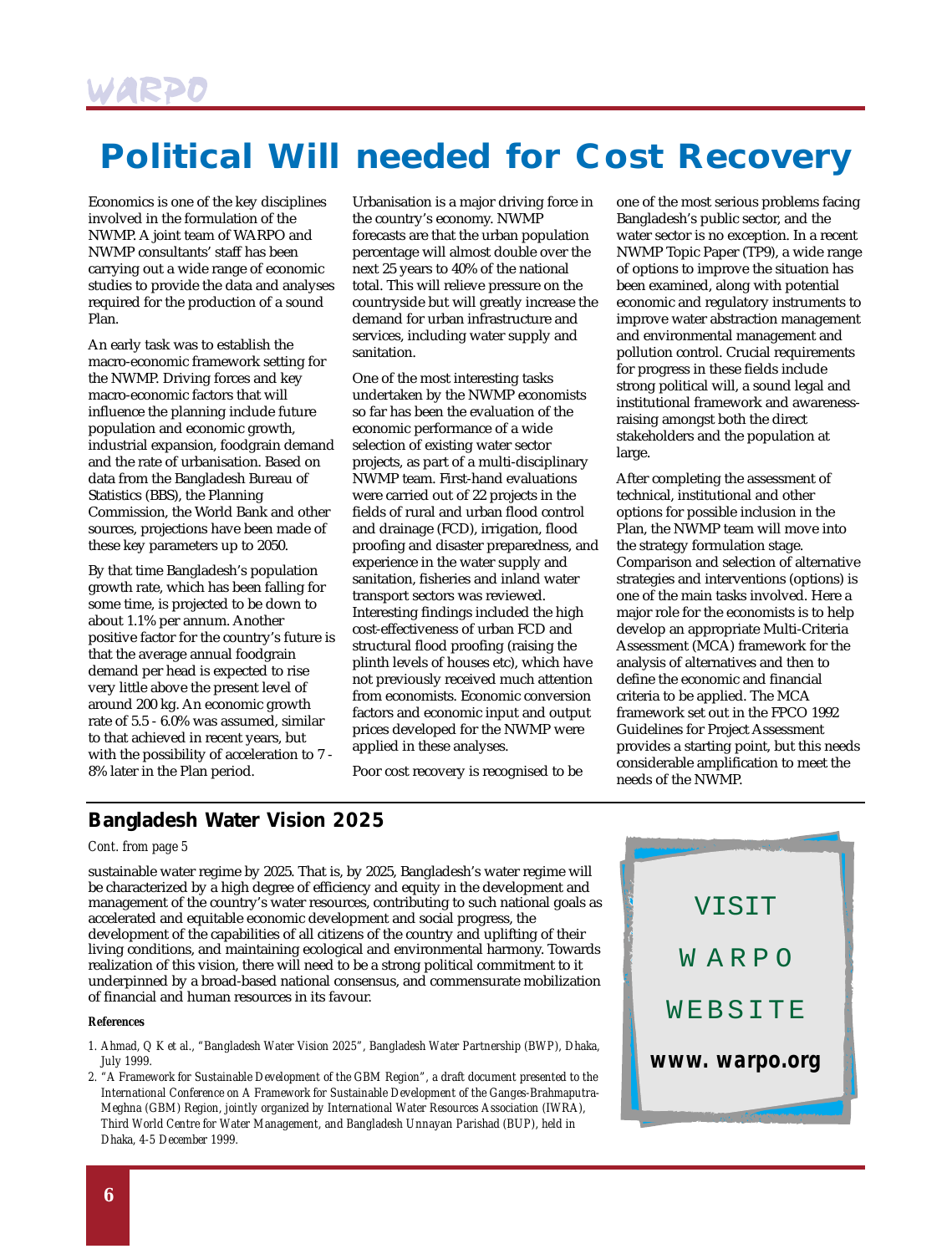# **Capacity Building and Training in WARPO**

Training is one of the ways of helping an organisation and its employees stay in business and grow. Training is only useful if it enhances the business of the organisation, and also meets the aspirations of the individuals who work for that organisation. However, training must be seen as a means to an end and not an end in itself. The training programme at WARPO aims to identify the needs of both the organisation and the individual and ensure that the relevant skills, resources and services are in line with the needs of WARPO's clients, projects

were inadequate to meet the new demands on WARPO and in any case needed to be adjusted to fit the new organisational structure. New job descriptions have now been prepared for all professional staff matching the interim structure, highlighting their management and technical roles, responsibilities and obligations.

Training record cards have been introduced, to gather and retain data. This will help senior management in the future to make appropriate decisions for staff career development. are being offered on topics which WARPO officials need to be familiar with.

Since October 1999 four training courses have been conducted using local management experts on: (i) management by objectives; (ii) fund release procedure for development projects; (iii) problem solving / decision making and (iv) website management. In addition, a programme for developing computer skills among officials and staff was implemented early in 1999.

and day-to-day workload. In short to fit "round pegs into round holes". It also recognises the importance of follow-up monitoring of how effective the training has been and to make sure that the staff continue to meet the changing needs of the organisation.

The National Water Policy (NWPo) provides

WARPO with a mandate, which requires the organisation to help to implement NWPo. To this end, an interim organisational structure has been prepared for WARPO, emphasising increased management and technical responsibilities at senior and middle management levels. As a part of capacity building, a training and development plan has been developed to upgrade the skills of existing staff. This plan involves job descriptions, a training record database, training needs analysis along with management and technical training. Existing job descriptions

A training needs assessment was also carried out among all professionals and senior administrative grade staff. A list of recommended training courses has been produced and implementation has started.

In-country training concentrates on upgrading management skills. Good quality management training is available in Dhaka. The programme is sub-divided between general management and project management training for senior and mid level WARPO officials. A total of fourteen management skills development courses, each of 1 to 5 days duration,

Recognising the need to computerise the Administration and Accounts Section, an in-house workshop was organised using external trainers. This has identified the needs and areas to be computerised, and the outcome of the workshop is being reviewed at present.

Overseas technical training programme has been broken down into four major areas (i) integrated water resources management, (ii) information

technology, (iii) personnel management and (iv) administration. In addition a study tour is being organised for policy-level staff in the Ministry and WARPO to visit other similar institutions.

The WARPO training plan also recognises the need for a central unit for training and staff development and the needs to establish a human resources development capacity in the near future. This unit will control training information and training activities as well as helping to determine internal staff development policy.